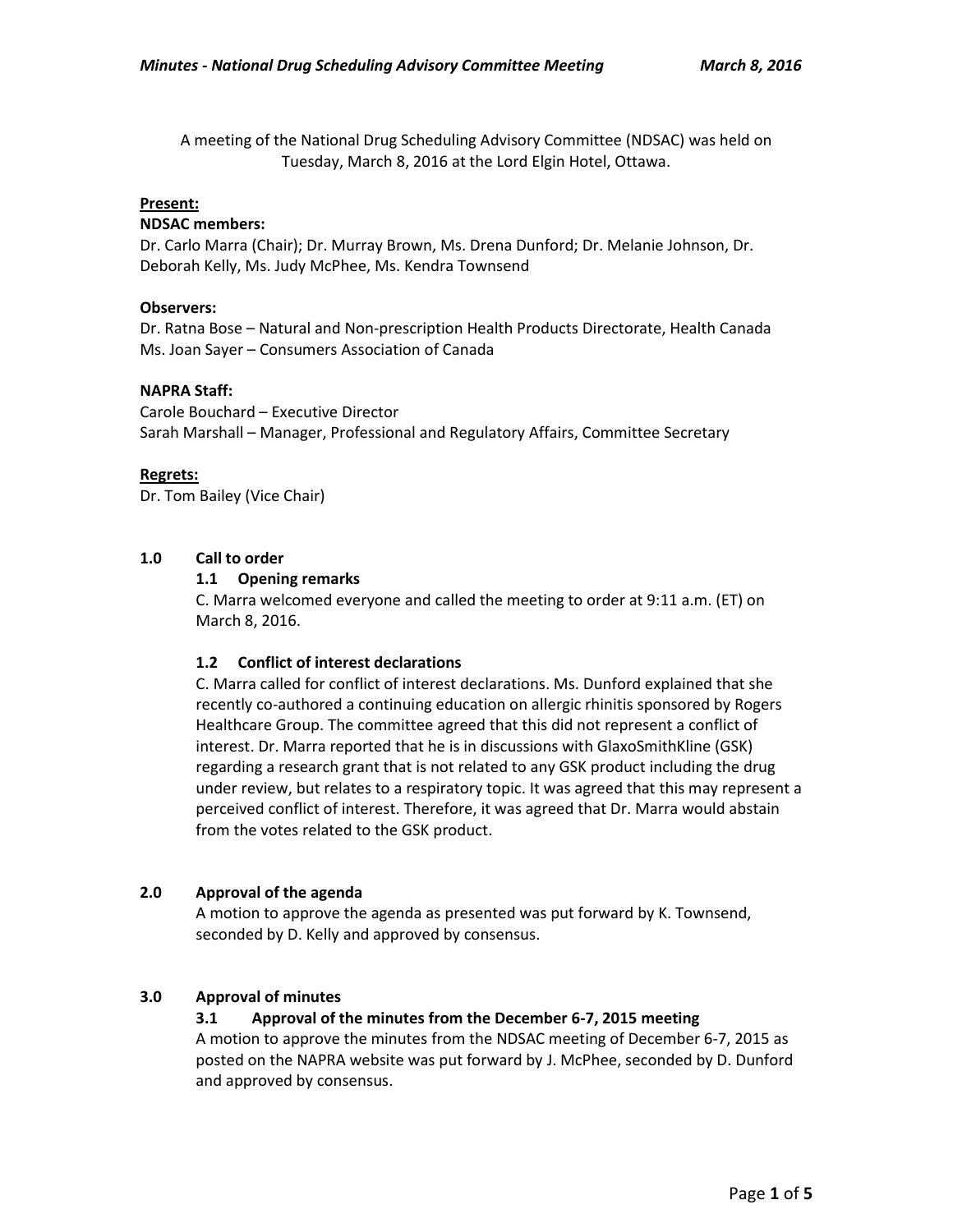#### **4.0 New Business**

## **4.1 Request for Schedule III status for fluticasone propionate aqueous nasal spray 50 mcg/metered dose, for package sizes containing up to 120 metered sprays.**

The committee reviewed and considered the application for drug scheduling. No requests for interested party status and no comments via the alternate method of participation were received for this review.

At 10:15 a.m., C. Marra welcomed representatives from GlaxoSmithKline Consumer Healthcare Inc. (GSK) : Mr. Aman Bhatti, Director Medical Affairs, Ms. Stella Chan, Senior Regulatory Affairs Manager and Ms. Erin Oliver, Switch Regulatory Director. The GSK representatives gave a short slide presentation to the committee, which was followed by a question and answer period.

The committee then discussed the information previously provided to them for review and consideration, as well as the information received during the company presentation and the subsequent question and answer period.

The committee discussed the drug interaction that is known to occur between ritonavir and fluticasone nasal spray. Overall, the committee agreed that this is a serious drug interaction which presents a risk to consumers, but that the labelling could mitigate the risk. However, since the labelling directs consumers to ask a doctor or pharmacist if they are taking an HIV medication such as ritonavir, it was agreed that a pharmacist must be available to answer questions about the interaction, assist patients in determining whether or not they can safety use the drug and reinforce the seriousness of the interaction for patients taking ritonavir.

Members agreed that the availability of a pharmacist would help to promote safe and appropriate use of this drug which is new to the non-prescription setting. The committee noted that some patients may benefit from receiving additional support from the pharmacist to confirm that they are suffering from allergic rhinitis, help them choose the most appropriate treatment among the vast array of non-prescription products for allergic rhinitis and provide further information and education on how to appropriately prime, use and clean the nasal spray device to optimize treatment efficacy and reduce the risk of serious adverse reactions such as nasal septum perforation. It was agreed that a pharmacist could also clarify and reinforce the onset of benefit and the instructions for decreasing the dose after the first week of treatment, as well as help patients determine how to proceed if the lower dose is not effective for them. Members agreed that a pharmacist could also reinforce the age range for the product, which differs from that of other non-prescription intranasal corticosteroids, and reinforce the importance of stopping use if symptoms do not improve within 7 days. Since allergic rhinitis is usually a persistent or chronic condition, it was agreed that a pharmacist must be available to reinforce the appropriate duration of use and monitor and refer patients who may need to use the drug longer than 3 months. After much discussion, it was agreed that pharmacist intervention is not required in all cases, but that a pharmacist should be available to assist patients with self-selection, monitor and refer patients who may need to use the drug long-term and reinforce, clarify or expand on information in the product labelling, as required for the patient's circumstances.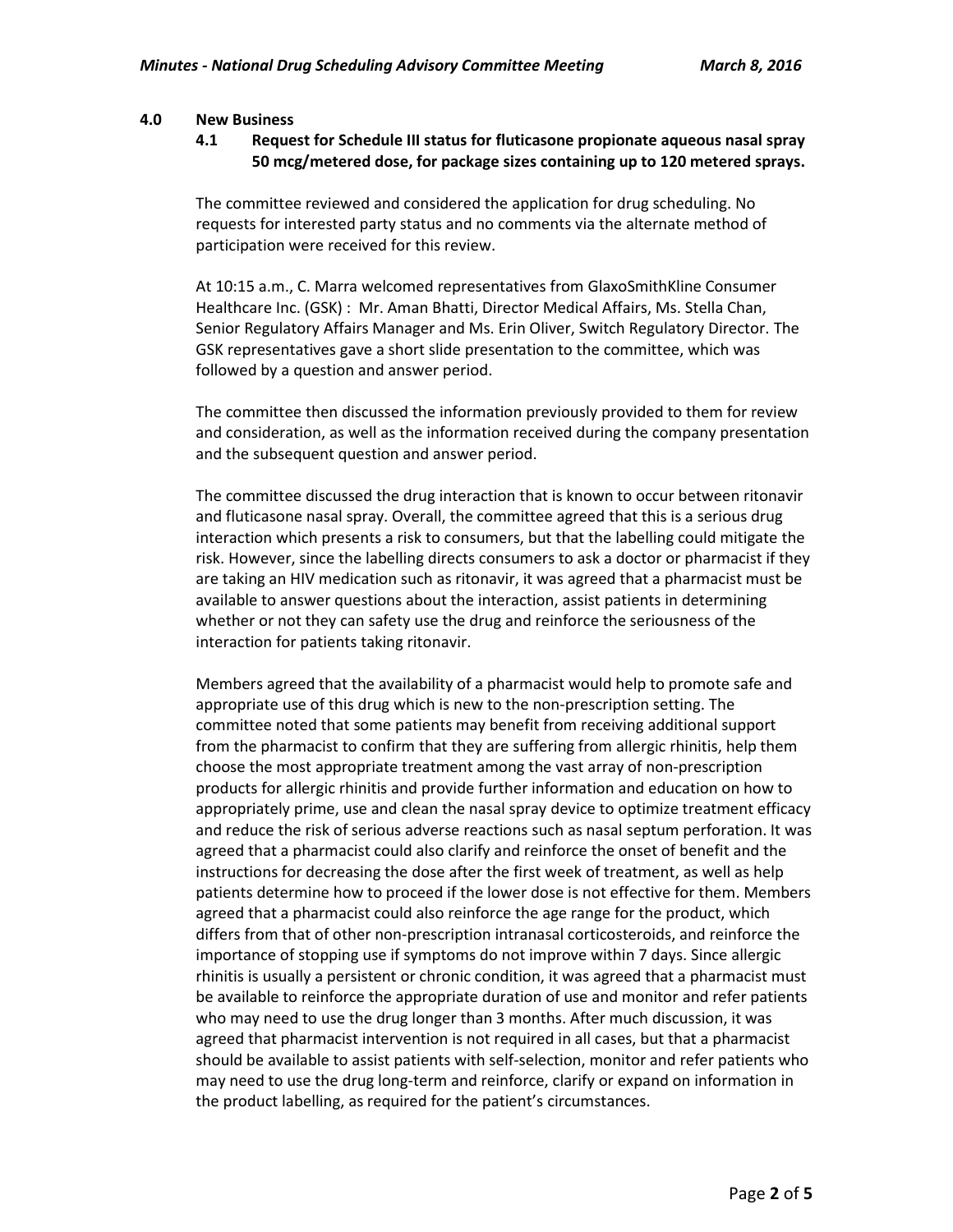## *Minutes - National Drug Scheduling Advisory Committee Meeting March 8, 2016*

C. Marra led the group in a review of the applicability of the National Drug Scheduling Factors. It was agreed that the following scheduling factors were applicable to fluticasone propionate aqueous nasal spray 50mcg/metered spray, for package sizes containing up to 120 metered sprays.

#I-6, II-10, III-2, III-3 and III-5

The committee discussed the overall best fit for the scheduling of this substance. It was agreed that the best placement for this drug would be Schedule III, but that package sizes of more than 120 metered sprays should be placed in Schedule II to provide additional opportunities to monitor and refer patients who may need to use the drug long-term.

**MOTION:** It was moved by K. Townsend, seconded by M. Johnson to recommend that: **fluticasone propionate, when sold for the treatment of allergic rhinitis in a nasal spray that delivers 50 mcg/spray for those 18 years of age and older, in package sizes containing no more than 120 metered sprays, be granted Schedule III status, subject to removal from the Prescription Drug List and**

**fluticasone propionate, when sold for the treatment of allergic rhinitis in a nasal spray that delivers 50 mcg/spray for those 18 years of age and older, in package sizes containing more than 120 metered sprays, be granted Schedule II status, subject to removal from the Prescription Drug List.**

**Motion carried**. All members agreed to the above noted motion with one abstention as explained in section 1.2.

This recommendation will be reported to the NAPRA Executive Committee.

# **5.0 Follow-up matters**

# **5.1 Follow-up to request for**

**- Schedule III status for a modified-release oral dosage form that provides 600 milligrams of ibuprofen (200 mg Immediate Release(IR)/400 mg Extended Release(ER)) or less per dosage unit for package sizes containing more than 31,200 milligrams of ibuprofen.** 

**- Unscheduled status for a modified-release oral dosage form that provides 600 milligrams of ibuprofen (200 mg Immediate Release(IR)/400 mg Extended Release(ER)) or less per dosage unit for package sizes containing 31,200 milligrams or less of ibuprofen .**

This request was reviewed during the December 6-7, 2015 meeting. Although the scheduling recommendation from that meeting was deferred only to ensure that the product monograph and product labelling reviewed by the committee were the final Health Canada approved documents, the scheduling applicant undertook to file with Health Canada changes to this material while the committee was awaiting the final decision of Health Canada regarding the removal of the drug from the Prescription Drug List. Therefore, the committee was required to review the changes made to the product monograph and labelling prior to finalizing its recommendation.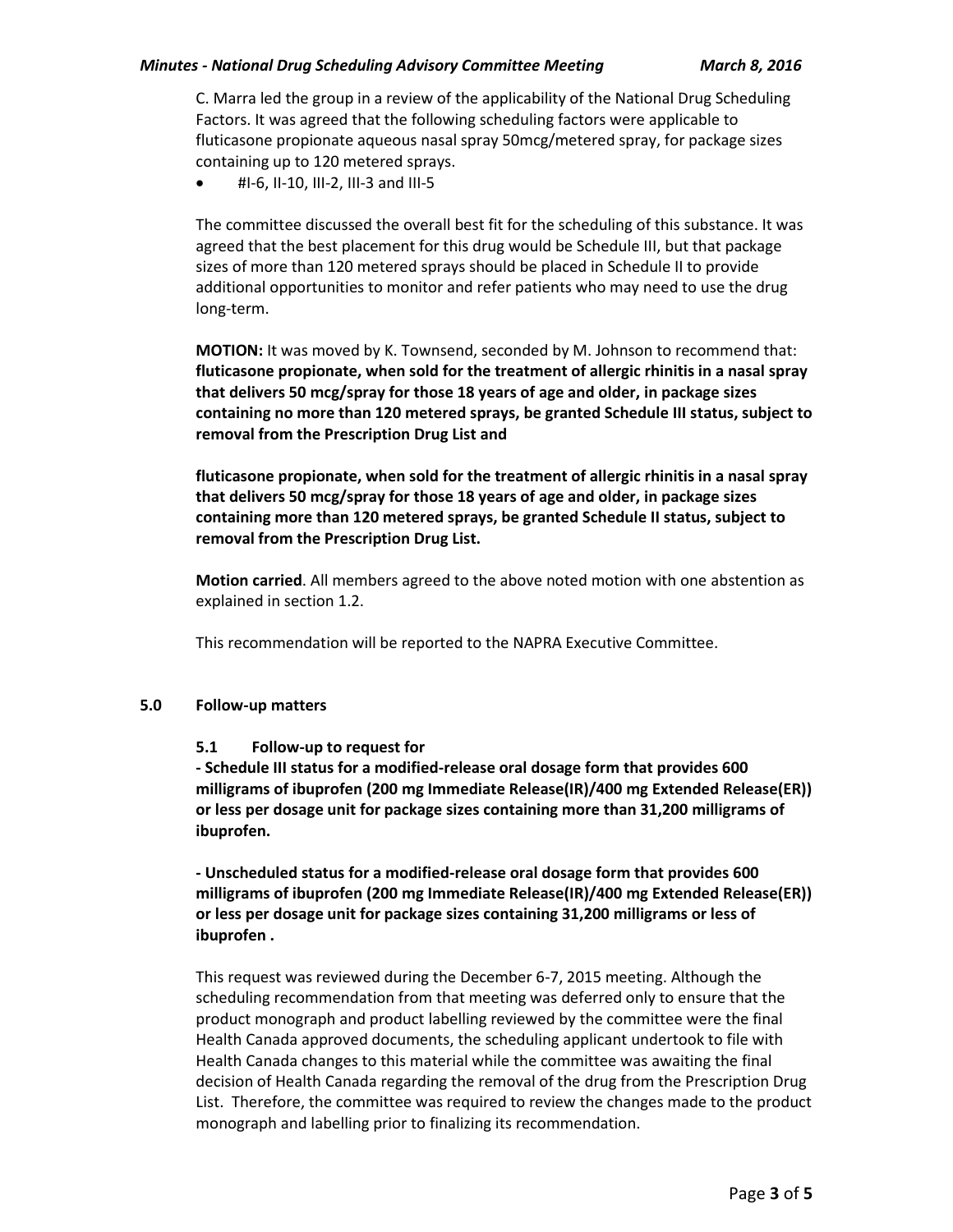Members acknowledged the addition of a warning not to chew, crush or dissolve the tablets on the outer label and the package insert for the product. In addition, the committee noted the addition of further information to the package insert about the actual dose received when using this modified-release form of ibuprofen. The committee agreed that these changes will provide information that will be of benefit to the patient. However, as the information about the actual dose received over 12 hours is not available to patients prior to purchase, the committee agreed that the changes did not alter their view about the potential for confusion in product selection. Overall, the committee agreed that these labelling changes, while beneficial to the patient, did not alter the committee's original reasoning that a pharmacist should be available to patients purchasing this drug, as described in the meeting minutes of the December 6-7, 2015 NDSAC meeting. Therefore, the committee agreed to confirm the draft motion made at the December meeting.

**MOTION:** It was moved by D. Dunford, seconded by D. Kelly, to recommend that: **ibuprofen or its salts, when sold in a modified-release oral dosage form that provides 600 mg or less per dosage unit - be granted Schedule III status, subject to removal from the Prescription Drug List**

**Motion carried**. All members agreed to the above noted motion with one abstention: M. Brown, for reasons explained in section 1.2 of the minutes of the December 6-7, 2015 meeting.

It was further moved by D. Dunford, seconded by D. Kelly: **to recommend that the current National Drug Schedules listings for ibuprofen be amended for clarity once the modified release product becomes listed, to specify that they only apply to immediate release products.** 

**Motion carried**. All members agreed to the above noted motion

These recommendations will be reported to the NAPRA Executive Committee.

# **5.2 Follow-up to request for Schedule III status for esomeprazole 20 mg (as esomeprazole magnesium trihydrate) when sold for the 14-day treatment for frequent heartburn at a daily dose of 20 milligrams in package sizes containing up to 840 milligrams of esomeprazole**

This request was reviewed during the December 6-7, 2015 meeting. At that time, the scheduling recommendation was deferred only to ensure that the product monograph and product labelling reviewed by the committee were the final Health Canada approved documents. Following Health Canada's confirmation of its final decision to remove this drug from the Prescription Drug List, the final product monograph and product labelling were received and there were no differences between the final documents and the documents reviewed by the NDSAC. Therefore, the committee agreed to confirm the draft motion made during the December 6-7, 2015 meeting.